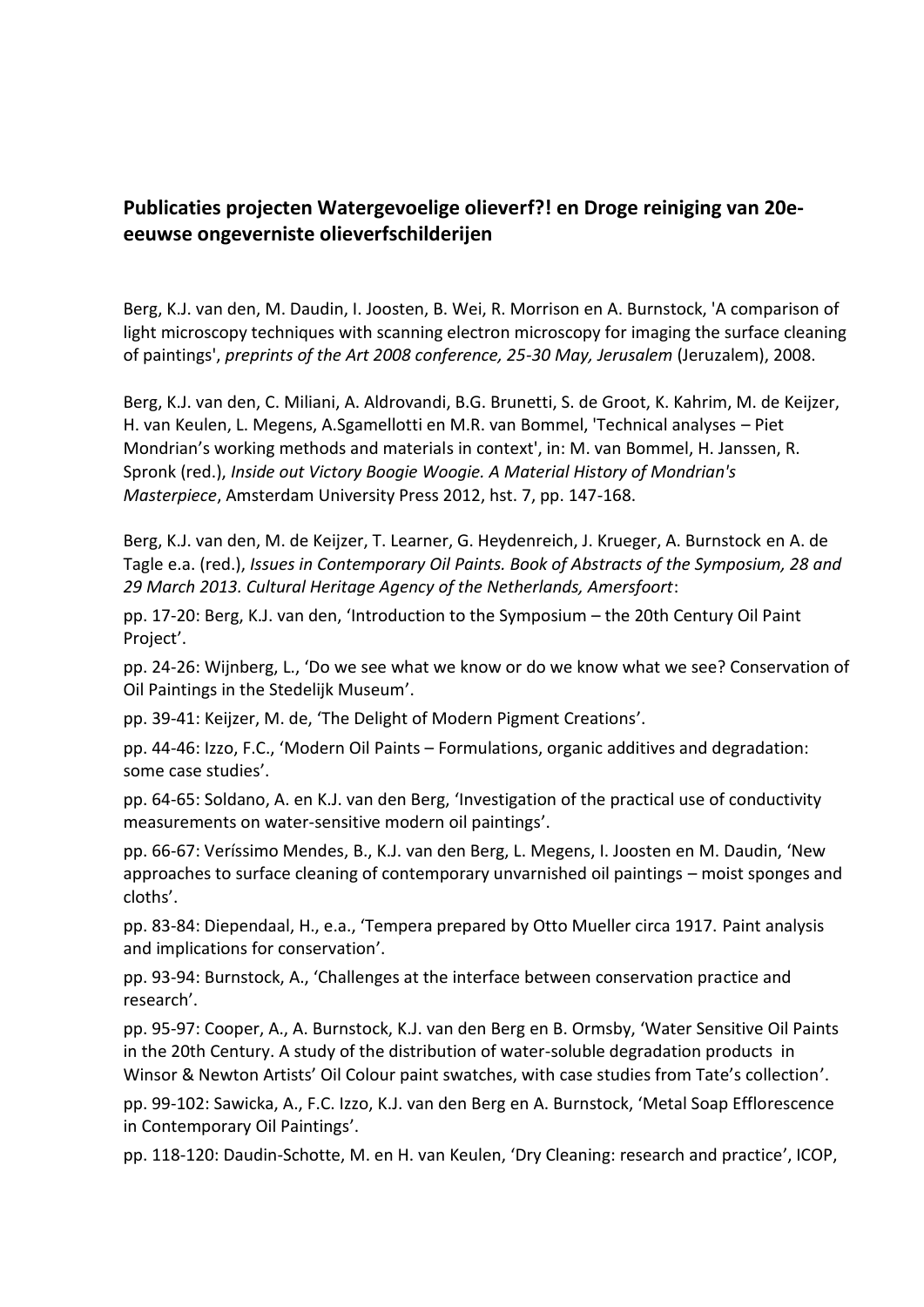28, 29 March 2013, Amersfoort.

pp. 121-123: Volk, A., L. Wijnberg, M. Chavannes en K.J. Jan van den Berg, 'Agar - a new tool for the surface cleaning of water sensitive oil paint'.

Burnstock, A., K.J. van den Berg, S. de Groot en L. Wijnberg, 'An Investigation of Water-Sensitive Oil Paints in 20th Century Paintings', in: T. Learner (red.), *Reprints of the Modern Paints Uncovered conference, London 2006,* Getty (Los Angeles), 2008, pp. 177-188.

Burnstock, A., E. Reissner, C. Richardson en K.J. van den Berg, 'Analysis of inorganic materials from paintings and watercolours by Paul Cézanne from the Courtauld Gallery using two methods of non-invasive portable XRF with light microscopy and SEM/EDX spectroscopy', in: *preprints of the Art 2008 conference, 25-30 May, Jerusalem 2008*.

Goetz, E. en K.J. van den Berg, 'Verkennend analytisch onderzoek naar de wasverven van De Ploeg', *Jaarboek de Ploeg* (2006), Groninger Museum (Groningen), 2006.

Hinde, L., K.J. van den Berg, S. de Groot en A. Burnstock, 'Characterisation of surface whitening in 20th-century European paintings at Dudmaston Hall, UK', in: J. Bridgland (red.), *ICOM Committee for Conservation 16th Triennial Meeting, Lisbon 2011*, paper nr. 1310.

C. Miliani, K. Kahrim, B.G. Brunetti, A. Sgamellotti, A. Aldrovandi, M.R. van Bommel, K.J. van den Berg en H. Janssen, 'MOLAB, a mobile facility suitable for non-invasive in-situ investigations of early and contemporary paintings: the case-study of *Victory Boogie Woogie* (1942-1944) by Piet Mondrian', in: *ICOM Committee for Conservation 15th Triennial Meeting, New Delhi 2008*, pp. 857-864.

Mills, L., A. Burnstock, S. de Groot, L. Megens, M. Bisschoff, H. van Keulen, F. Duarte en K.J. van den Berg, 'Water sensitivity of modern artists' oil paints', in: *ICOM Committee for Conservation 15th Triennial Meeting, New Delhi, 2008*, pp. 651-659.

Morrison, R., A. Bagley-Young, A. Burnstock, K.J. van den Berg en H. van Keulen, 'An investigation of parameters for the use of citrate solutions for surface cleaning unvarnished paintings', *Studies in Conservation* 52 (2007), pp. 255-270.

Rosi, F., A. Burnstock, K.J. van den Berg, C. Miliani, B.G. Brunetti en A. Sgamellotti, 'A noninvasive XRF study supported by multivariate statistical analysis and reflectance FTIR to assess the composition of modern painting materials', in: *Spectrochimica Acta Part A: Molecular and Biomolecular Spectroscopy* 71:5 (2009), pp. 1655-1662.

Shimadzu, Y., K. Keune, J.J. Boon, J.H. Townsend en K.J. van den Berg, 'Saponification reduces the light reflectivity of lead and zinc white pigmented paint layers thus changing the appearance